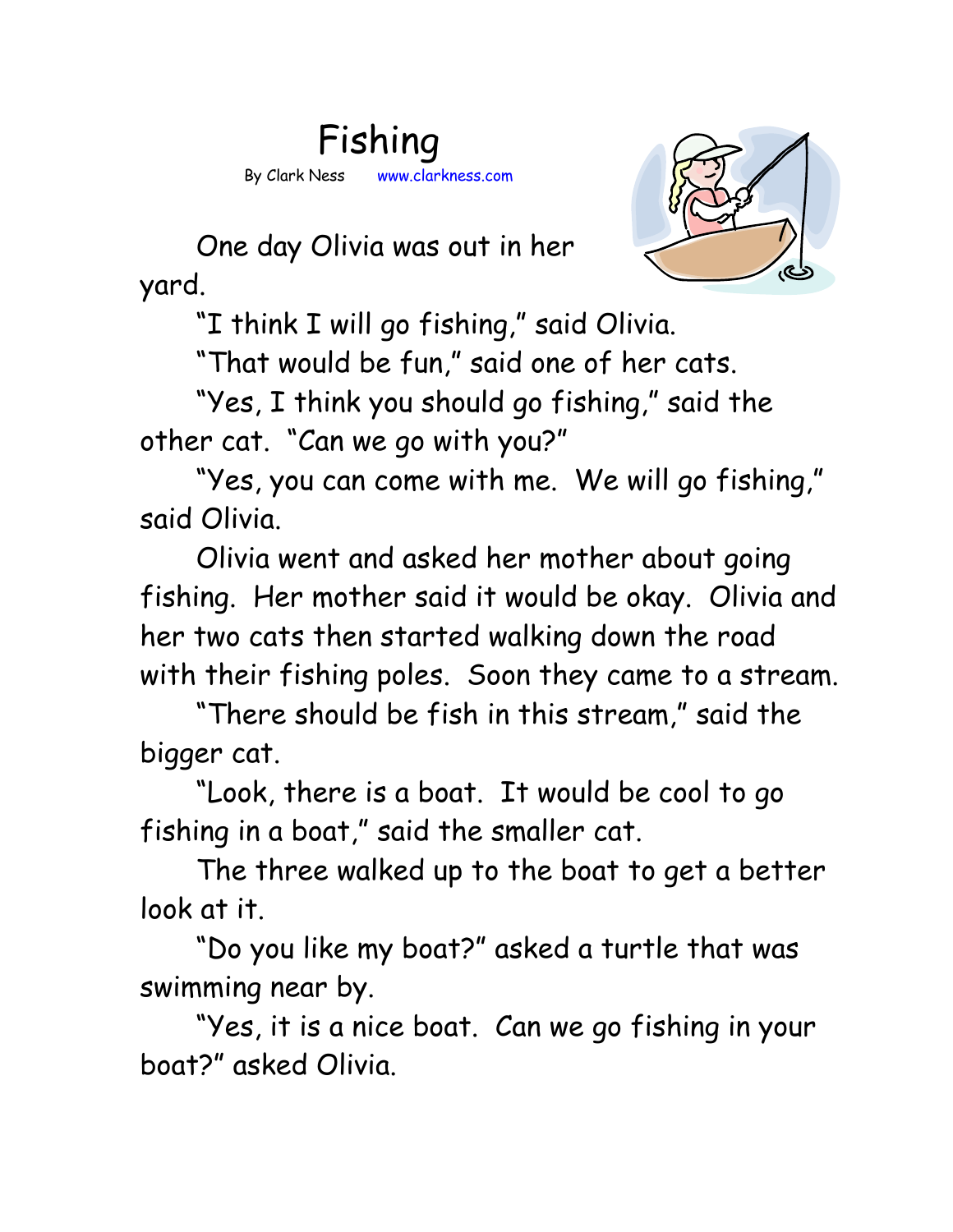"Yes, you can go fishing in my boat, but only one at a time. It is a small boat," said the turtle.

"Olivia, you can go first," said the smaller cat. "We can fish from shore."

"Thank you," said Olivia. She put on a PFD $^{\rm 1}$  that  $\,$ was in the boat.

"This will keep me from sinking if I fall out of this boat," said Olivia. She rowed out into the stream and started fishing. Soon she had a fish on her line. She pulled the fish into the boat.

"Please let me go back into the stream," said the fish. "I want to stay in the water with my friends."

"I think that would be okay," said Olivia.

The bigger cat heard the fish from shore and said, "I think that would be okay, too."

"She seems like a smart fish," said the smaller cat.

Olivia took the hook out of the fish's mouth. She then put the fish back into the stream.

"Thank you," said the fish. "Here is a magic rock. It can sing any song to you that you want to hear."

"Thank you," said Olivia. "I will let it sing to me when I go home."

Olivia then rowed back to shore, tied up the boat, took off the PFD, and put it into the boat.